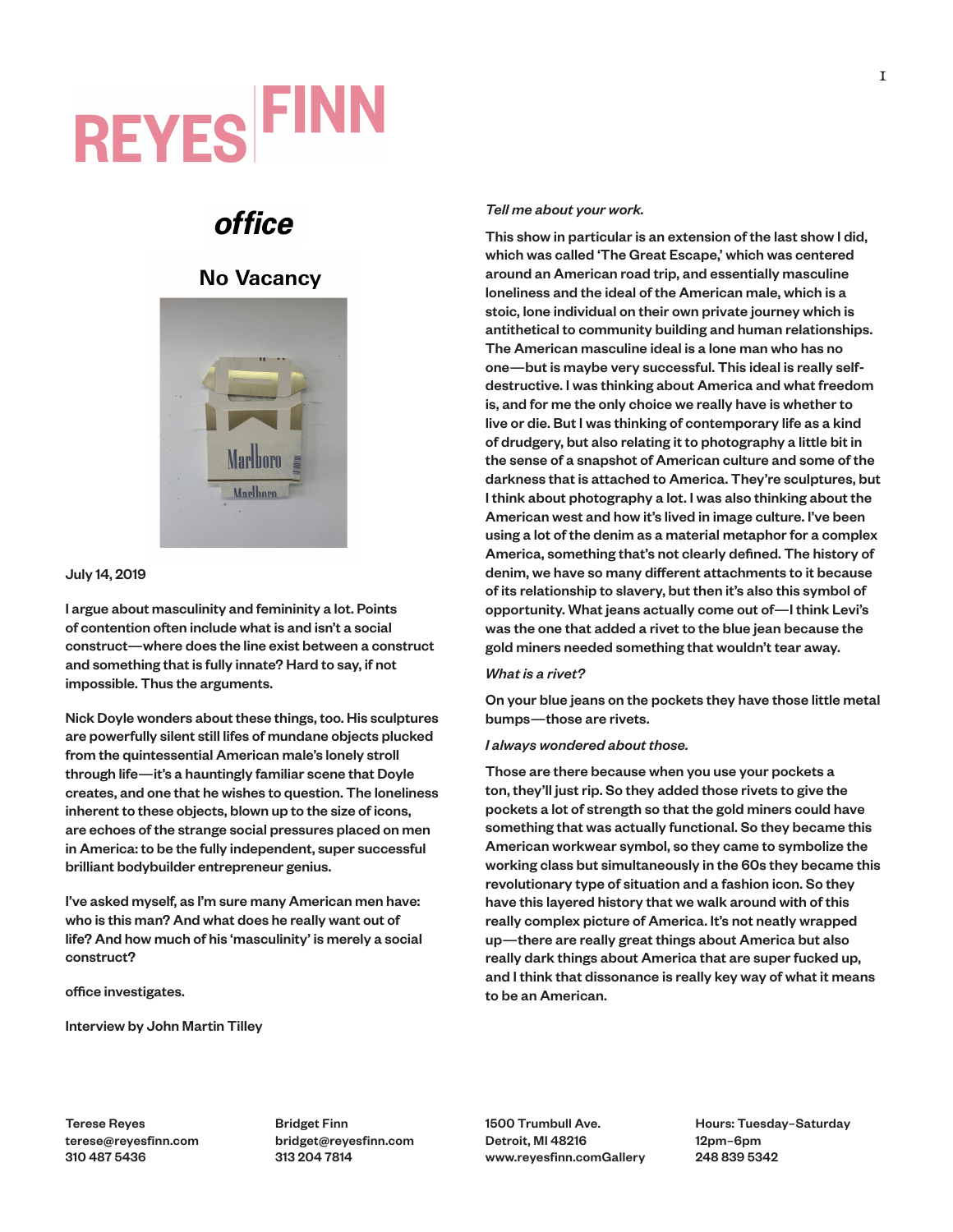## **REYES**EINN

Obviously we're all suffering from the complications of a nuanced conversation politically. To me, metaphorically, how I think about America and how I feel, denim kind of plays into the complications, but also visually with the mood—it has this somber, again back to photography, it's like how you take a photo and make it black and white and it suddenly has this sort of nostalgic feel. So rendering things in this blue cast gives it this contemplative sort of sadness.

The current show is called 'No Vacancy', and I imagined it as a character in a motel room on the road, I was thinking about that feeling of being alone—I can maybe imagine being completely hungover and alone in the motel room and trying to imagine how your life got to a certain place, and you can't really put it together but you feel the pain of it.



.<br>Above: 'Hello darkness my old friend' and 'Do not disturb'

*They're essentially still lifes of objects that are really kind of unremarkable. Once you put that little story together, it reminds me of Mad Men. It's like Don Draper realness.*

Totally. That show, however successful or unsuccessful it was, it really isolated a feeling.

### *Of that perpetually traveling man.*

It's an ideal of never setting down roots. Which is essentially really strange, and antithetical to life in a lot of ways.



*I think about that a lot too, because it seems like the pattern of American life is a lot different than pretty much everywhere else on Earth: you leave the nest, you leave your family, and you never go back, you go carve out your own life. Whereas in other countries the family unit sticks together throughout their lives, they'll have three or four generations living in a single household sometimes, but in the United States it's all about carving your own independent path. I call it the cult of the individual.*

I think about the beginnings of the country, too—we defined ourselves by burning the bridge that got us here. My dad always had this stupid fridge magnet that says, 'Doesn't play well with others,' and I think about that phrase, 'Guided by the light of the bridges I've burned.'

*That's a great one, I've never heard that. My dad's phrase was 'That which does not kill me makes me stronger,' and my mom's was 'Normal people worry me.*

## That's so funny.

## *Do you feel personally connected to this, have you carved out this sort of path in your life?*

I think for a long time I was very unconsciously following these masculine ideals, and it literally fucked my life up. It was crazy, I had a total crash and I was like, 'What the fuck? I'm doing all the things that it seems like the world wants me to do.' It's a weird thing, there's a social role you're born into with expectations placed upon it, who you are or whatever kind of thing people are trying to organize you into. I think there are advantages to playing to that and also severe disadvantages—the road to being a bad person is really paved, it seems like open arms that are saying, 'Come to the dark side.' It takes a lot of strength to learn kindness and to be compassionate to other people.

Terese Reyes terese@reyesfinn.com 310 487 5436

Bridget Finn bridget@reyesfinn.com 313 204 7814

1500 Trumbull Ave. Detroit, MI 48216 www.reyesfinn.comGallery Hours: Tuesday–Saturday 12pm–6pm 248 839 5342